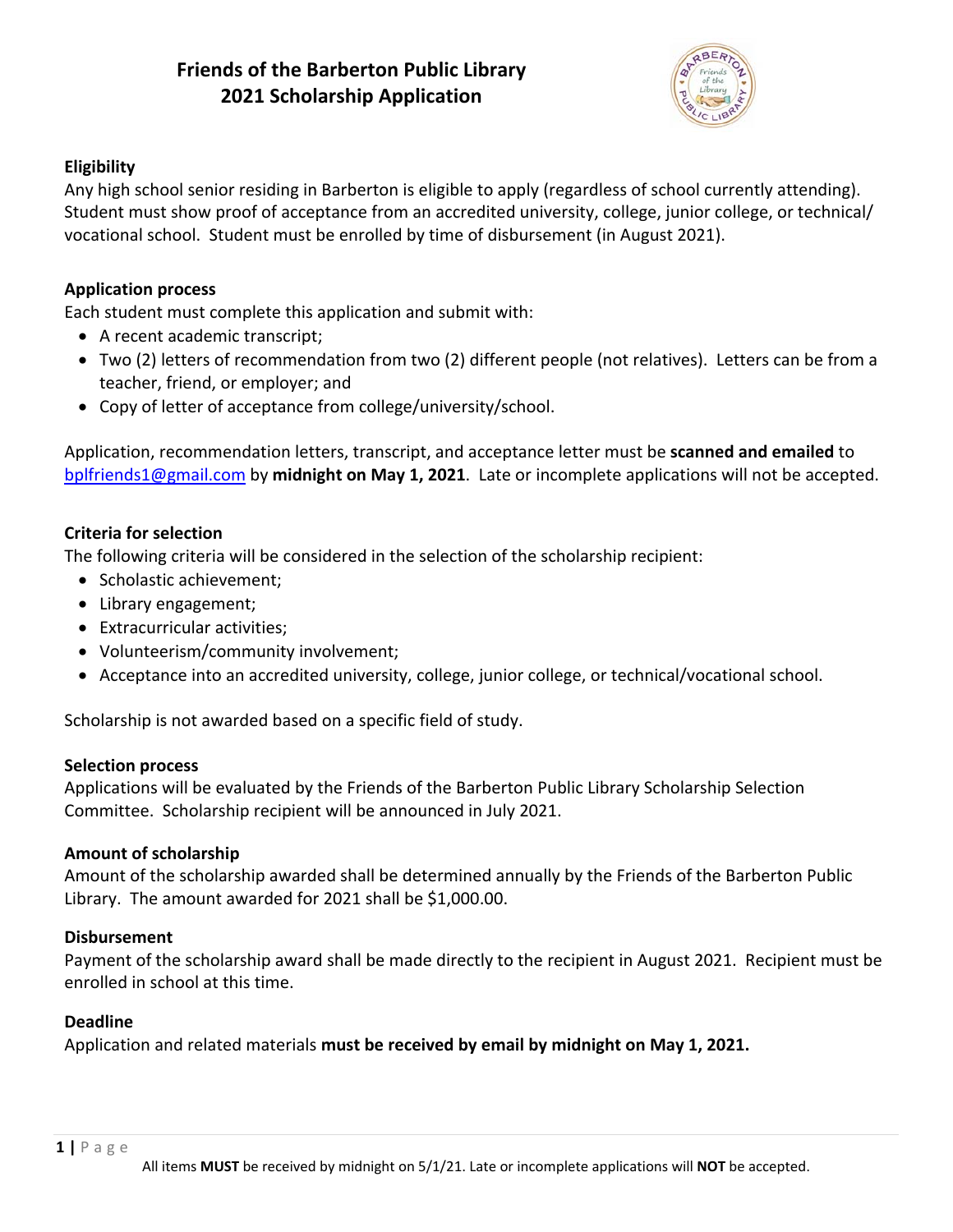# **Friends of the Barberton Public Library 2021 Scholarship Application**



*The information requested in this application will be kept strictly confidential.*

| Name:                                                                                                                                                                 |  |  |
|-----------------------------------------------------------------------------------------------------------------------------------------------------------------------|--|--|
| <b>Address:</b>                                                                                                                                                       |  |  |
| City, Zip:                                                                                                                                                            |  |  |
| Phone:                                                                                                                                                                |  |  |
| At which college,<br>university, or technical<br>school have you been<br>accepted?                                                                                    |  |  |
| List your extra-curricular activities, volunteer experience, and jobs, as well as offices held and honors<br>received in school, in the community, or at the library: |  |  |
| School:                                                                                                                                                               |  |  |
| Community/Library:                                                                                                                                                    |  |  |
| Jobs:                                                                                                                                                                 |  |  |